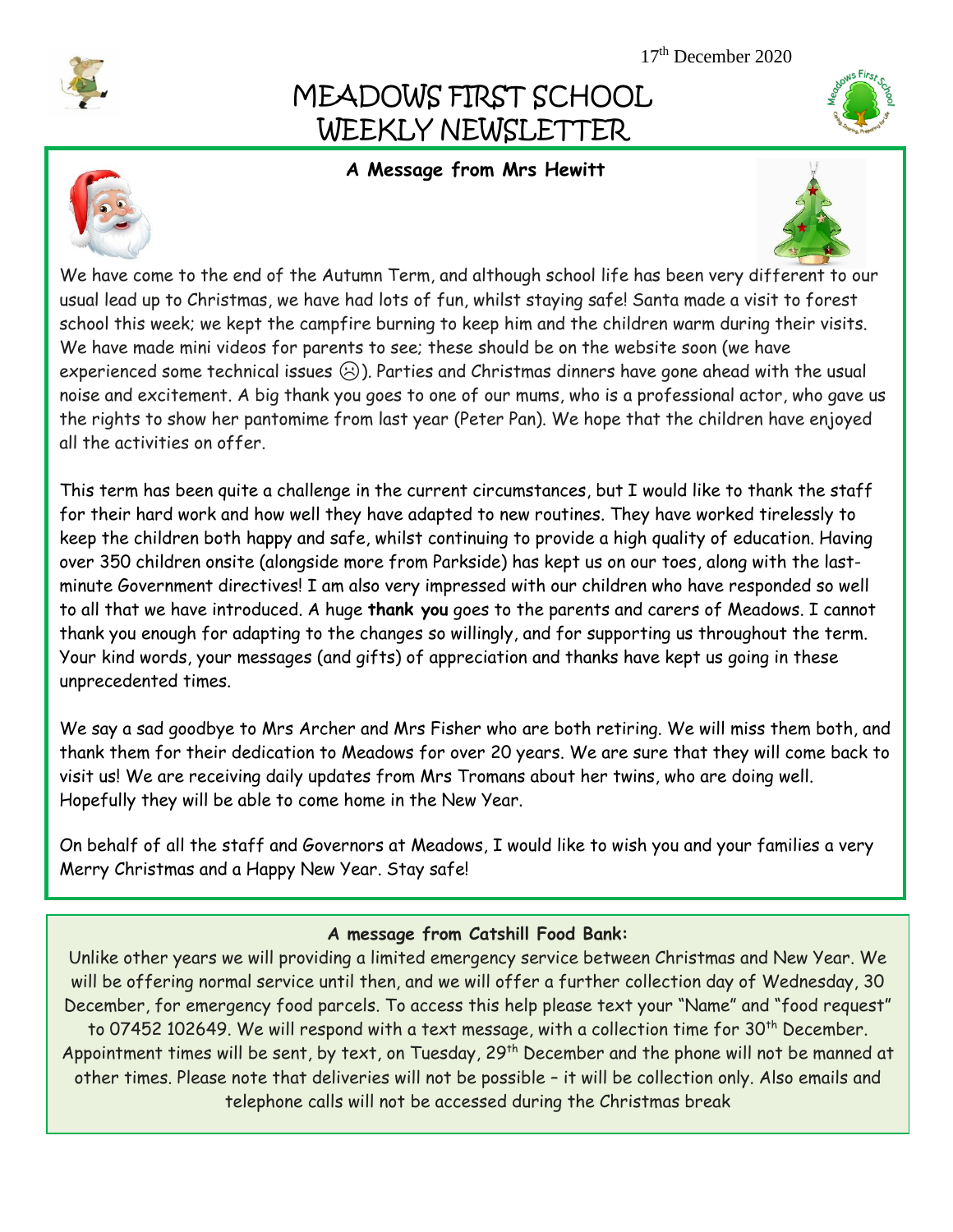# Memories of the last week in school





Christmas Jumper Day



Christmas mini-productions





Christmas art including making calendars and cards